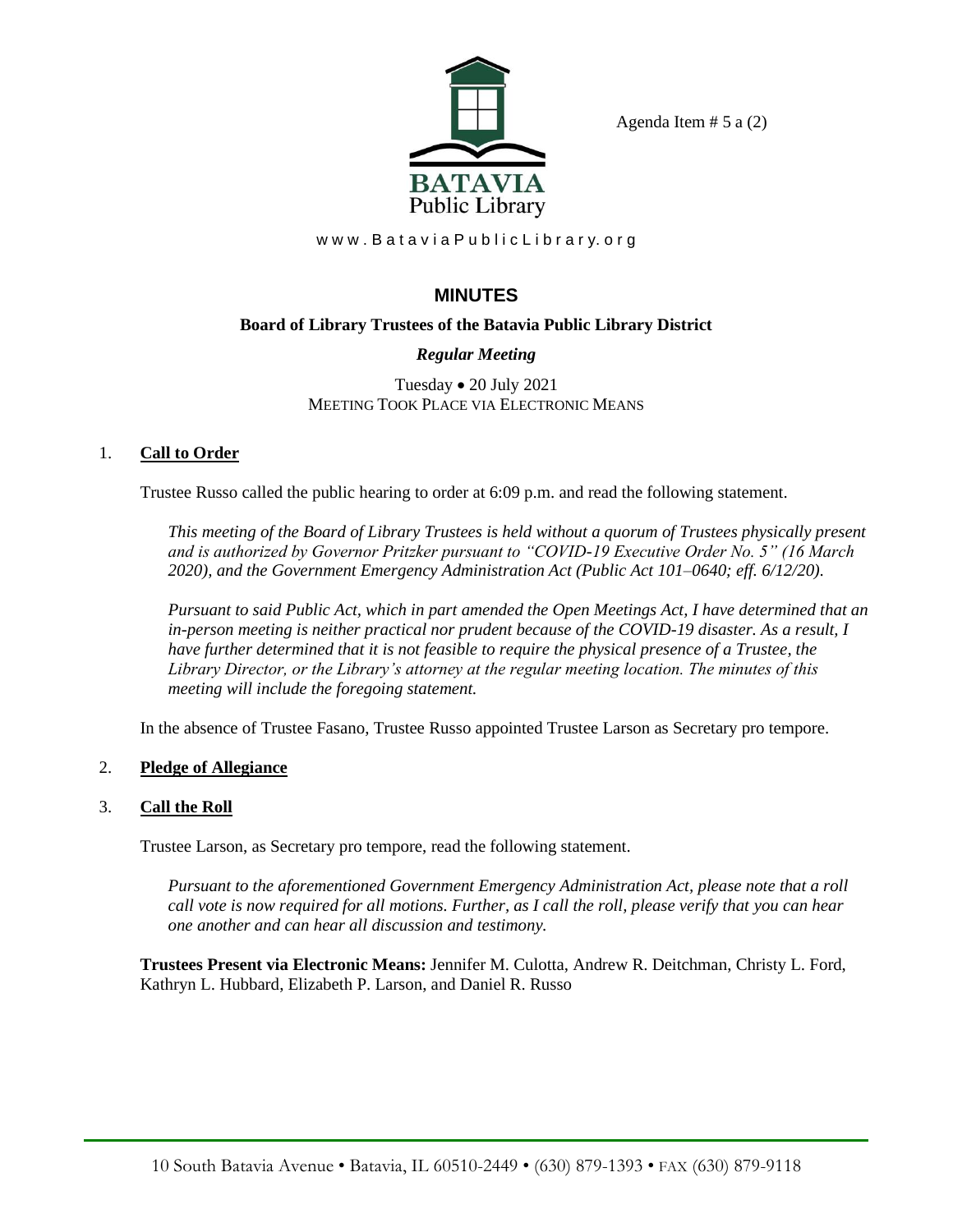**Trustees Absent:** Marianne E. Fasano

**Staff Members Present (or Registered) via Electronic Means:** Director George H. Scheetz, Stephanie A. DeYoung, Michele M. Domel, Kerry K. Halter, H. Joseph McKane, Kathy A. Moecher, Lisa M. Moore, Stacey L. Peterson, and Joanne C. Zillman

**Visitors Present via Electronic Means:** None

#### 4. **Comments from the Audience**

There were no comments from the audience.

#### 5. **Approve the Consent Agenda**

Trustee Russo read the consent agenda.

Trustee Russo asked whether there were any changes to the consent agenda.

Trustee Russo stated that the minutes for the Closed Session on Tuesday, 15 June 2021, were deferred to a future meeting at the request of Director Scheetz.

Motion by Trustee Larson to approve the consent agenda, as amended, to include the following items:—

### a. **Minutes**

(1) Regular Meeting, Tuesday, 15 June 2021

(2) Closed Session, Tuesday, 15 June 2021

#### b. **Expenditures**

(1) Expenditures ("Cash Disbursement Detail Report"): June 2021, including General Fund Checks (2823–2911) in the amount of \$502,163.57, Online Debit Charges in the amount of \$61,855.98, and Payroll Checks & Taxes in the amount of \$161,058.49, for a grand total of \$725,078.04 in expenditures.

#### c. **Other Action Items**

(1) An Ordinance Approving and Adopting the Annual Budget and Appropriation for Library Purposes for the Fiscal Year Beginning 1 July 2021 and Ending 30 June 2022: ORDINANCE 2021–005 (Standing Committee on Finance / Committee of the Whole)

Seconded by Trustee Culotta. Roll Call: Trustee Culotta, aye; Trustee Deitchman, aye; Trustee Ford, aye; Trustee Hubbard, aye; Trustee Larson, aye; Trustee Russo, aye. The motion carried, 6–0, with one member absent.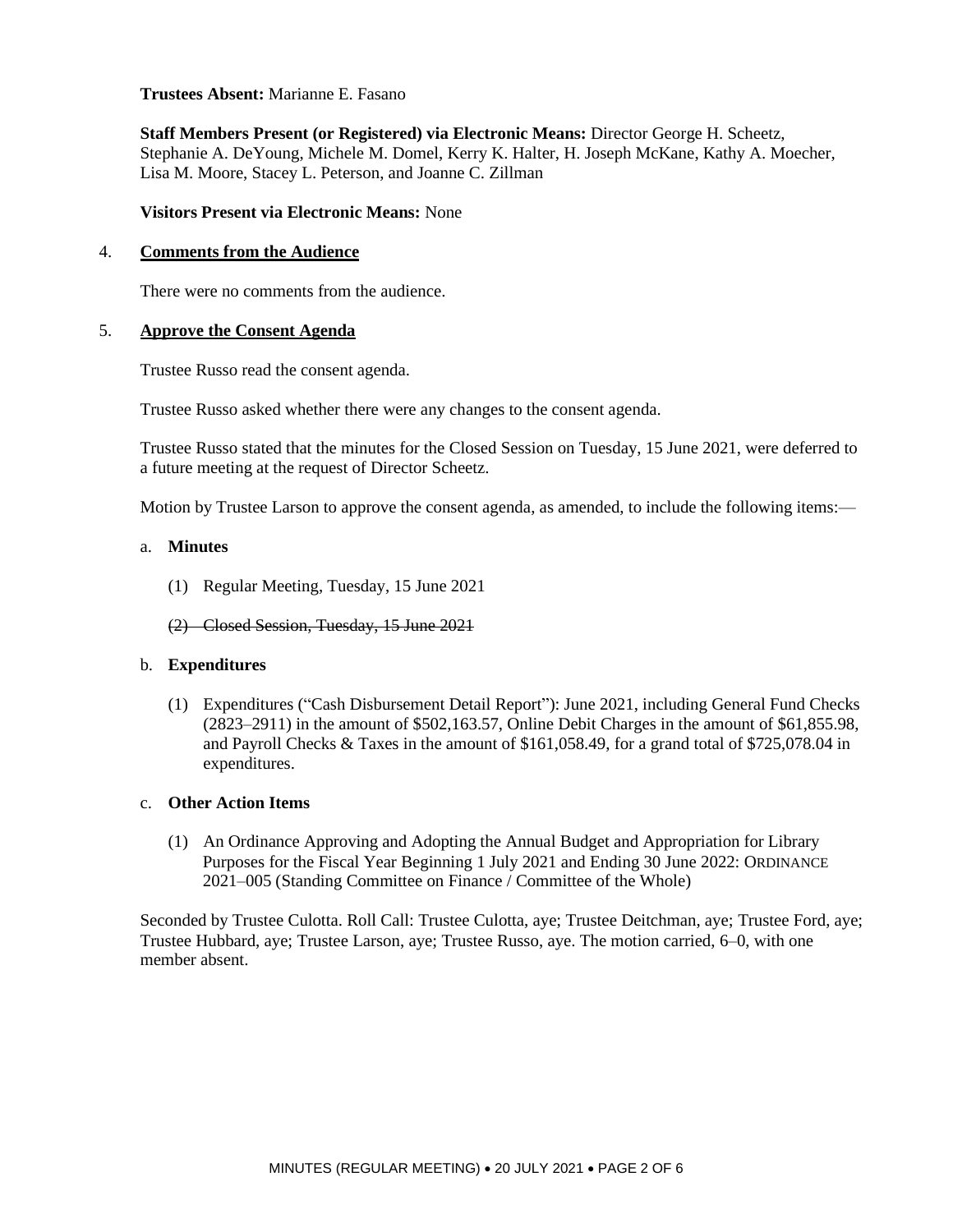### 6. **Approve the Agenda**

Trustee Russo asked whether there were any changes to the agenda.

Motion by Trustee Hubbard to approve the agenda, as presented. Seconded by Trustee Deitchman. Roll Call: Trustee Culotta, aye; Trustee Deitchman, aye; Trustee Ford, aye; Trustee Hubbard, aye; Trustee Larson, aye; Trustee Russo, aye. The motion carried, 6–0, with one member absent.

## 7. **Financial Reports:** June 2021

- 2020–2021 Working Budget
- 2020–2021 Cash  $&$  Investments

H. Joseph McKane, the Library's Finance Specialist, asked whether there were any questions regarding the financial reports, which were included in the Board packet. There were none.

#### 8. **President's Report**

- **Café Operator** (22 July 2021): Trustee Russo noted that the Standing Committee on Policy would meet on July 22 to conduct interviews for a new café operator.
- **Architectural Services** (28–29 July 2021): Trustee Russo noted that the Standing Committee on Facilities would meet on July 28–29 to conduct interviews for architectural services.
- **Retreat for Trustee Orientation, Education, and Planning** (24 August 2021): Trustee Russo noted that the biennial Retreat for Trustee Orientation, Education, and Planning was scheduled for Tuesday, August 24.
- **Reception for Library Leader** (19 September 2021): Trustee Russo noted that the reception to recognize Jo Ann Smith as a Library Leader was scheduled for Sunday, September 19, at 2:00 p.m., in the Founders Room.
- **Retrospective Review of the Temporary Closure in Relation to the COVID-19 Crisis:** Trustee Russo reported that members of the previous Board of Library Trustees were working on the retrospective review, which is led by Jo Ann Smith, past president.

#### 9. **Good News / Comments from the Board**

**Life in the Time of Coronavirus:** Trustee Larson observed that the past year was a wild and crazy ride for everyone, including the Library's employees, whom she commended for their ability to pivot and create new ideas and programs. They are incredible (she said) and she appreciates all they do.

**Community Engagement:** Upon reviewing the latest librarians' reports, Trustee Russo expressed pride in the extent to which the Library is engaged with the Batavia community, which he described as a wonderful formula for success. He expressed his appreciation to all the Library's departments, including Facilities Services for keeping the building and grounds neat, clean, and inviting.

**Summer Reading Club and QR Codes:** Trustee Culotta expressed her appreciation and delight for the creative QR code activity centered around the Summer Reading Club theme, "Reading Colors Your World." She discovered, as well, that it engaged her teenagers, which made her very happy.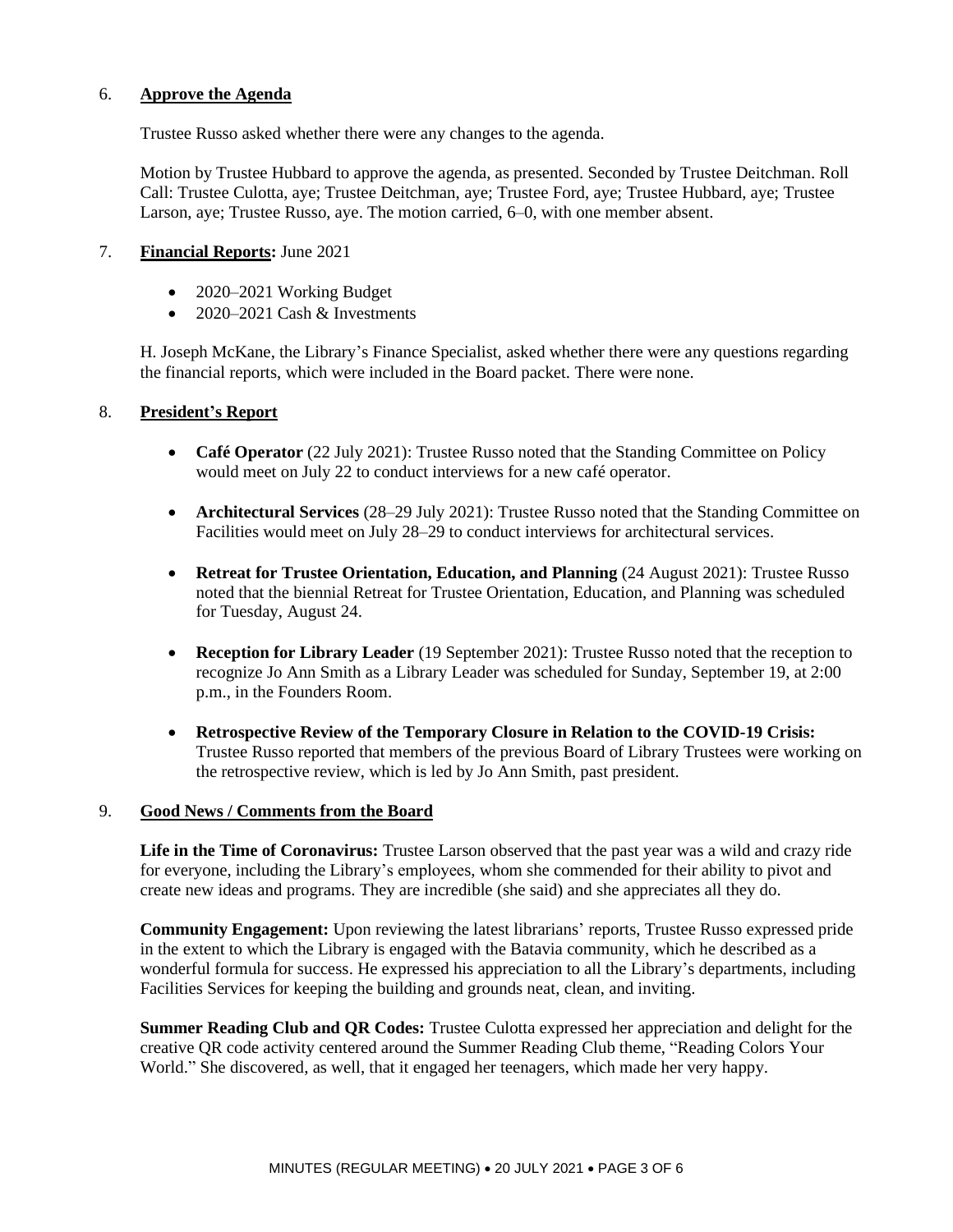**Educators' Sale** from the Friends of the Batavia Public Library: Trustee Ford noted that the Educators' "Stock Your Classroom" Sale was scheduled for Saturday, 7 August 2021, in the FriendSpace.

#### 10. **Correspondence and Communications**

The following item of correspondence was included in the Board packet.

• Letter from Jesse White, Secretary of State and State Librarian, awarding the Batavia Public Library District a FY2021 Illinois Public Library Per Capita Grant in the amount of \$39,178.95 (24 June 2021)

Director Scheetz noted that the grant was increased from \$1.25 per capita to \$1.475 per capita. The deadline to expend FY2021 Per Capita Grant funds was extended to 31 December 2022.

Trustee Russo extolled the virtues of the Illinois Public Library Per Capita Grant, which helps to ensure that public libraries have resources to address the needs of their communities.

There were no additional items of correspondence and communications.

#### 11. **Director's and Librarians' Reports:** June 2021

Director Scheetz noted that written reports were included in the Board packet. At the Board's request, there were no oral reports at the meeting.

In response to a question from Trustee Russo, Director Scheetz presented a brief progress report on the new telephone system.

*The Library received three proposals in response to its request for proposals, and the new system will require a significant upgrade to the Library's data network to allow power over Ethernet, which is necessary for any new telecommunications system.*

*The latter project involves the participation of Webit Services Inc., which currently is developing a proposal to supply and install the requisite equipment (switches, &c.).*

*At the Committee of the Whole meeting on Thursday, 9 September 2021, the Trustees will receive a recommendation to accept a proposal for a new telephone system, presented by the Library's telecommunications consultant, as well as a proposal to upgrade the Library's data network, presented by representatives from Webit Services Inc.*

#### 12. **An Ordinance Transferring Funds from the Library Fund (Fund 10) to the Special Reserve Fund (Fund 40)** (ORDINANCE 2021–006) (Standing Committee on Finance)

Trustee Russo stated that the purpose of this agenda item was to transfer additional funds from the Library Fund to the Special Reserve Fund.

Director Scheetz reported that the Board of Library Trustees, at its regular meeting in June 2021, approved a transfer of \$850,000 to the Special Reserve Fund, of which \$465,000 was identified in the Working Budget. This new, time-sensitive Ordinance—which was not reviewed by the Committee of the Whole—authorizes the transfer of an additional \$105,000 to the Special Reserve Fund, for a total transfer of \$955,000 for the fiscal year ending 30 June 2021. Discussion followed.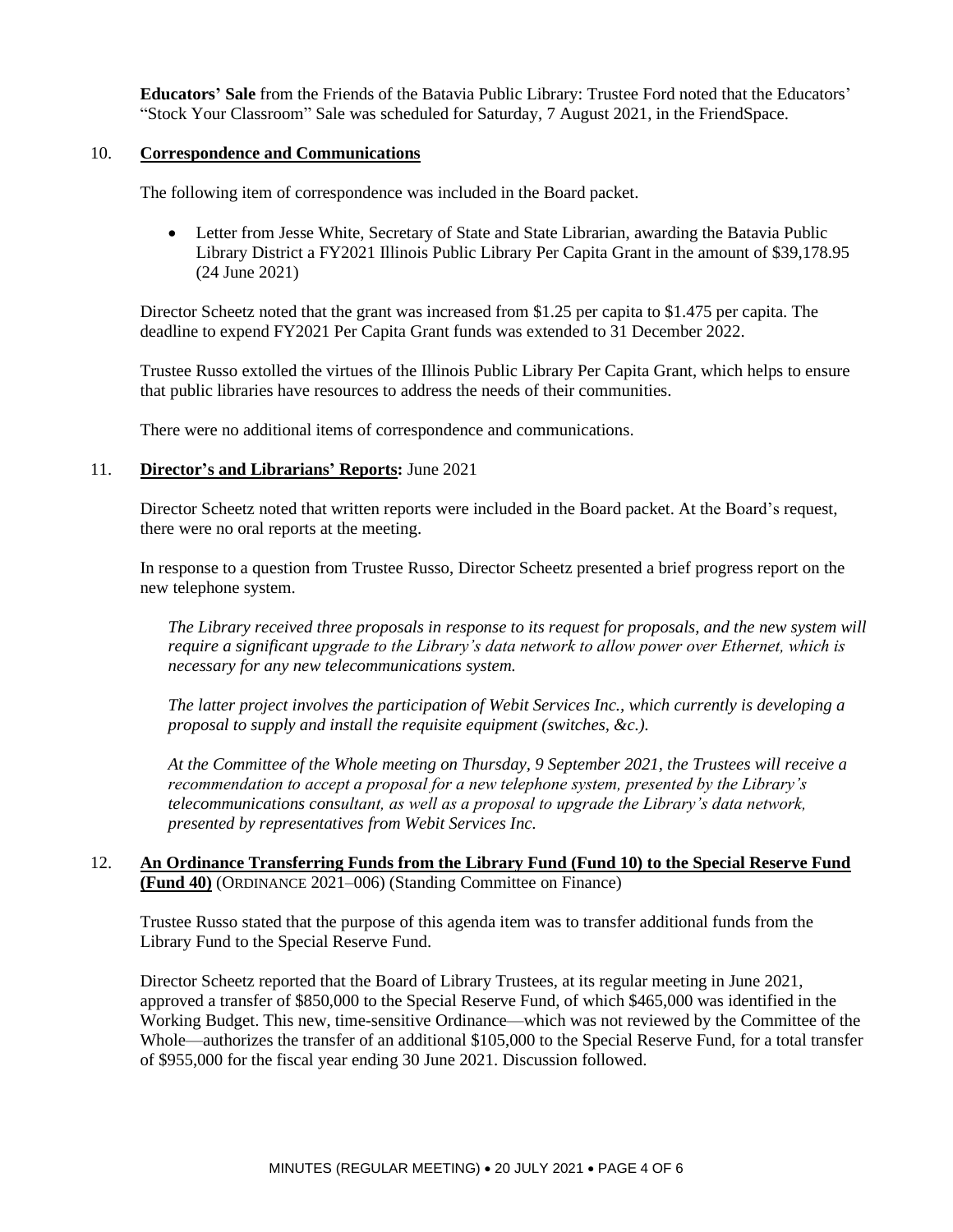H. Joseph McKane, the Library's Finance Specialist, provided further information on the proposed, additional transfer. He suggested that the Board of Library Trustees consider the annual transfer from the Library Fund to the Special Reserve Fund in July (in future years) rather than June, to ensure that the appropriate, maximum amount is properly identified before the books are closed. Discussion followed.

Trustee Culotta expressed support for both the additional transfer, which is an important part of the Library's long-term capital maintenance plan, and acting on the annual transfer in July in future years.

Director Scheetz gave kudos to McKane for his diligent work and attention to detail.

Motion by Trustee Culotta to adopt "An Ordinance Transferring Funds from the Library Fund (Fund 10) to the Special Reserve Fund (Fund 40)" (Ordinance 2021–006), as presented. Seconded by Trustee Hubbard. Roll Call: Trustee Culotta, aye; Trustee Deitchman, aye; Trustee Ford, aye; Trustee Hubbard, aye; Trustee Larson, aye; Trustee Russo, aye. The motion carried, 6–0, with one member absent.

## 13. **Future Agenda Items**

Director Scheetz noted that an updated list of future agenda items was included in the Board packet.

## 14. *Next Meetings or Events*

- *a. Board of Library Trustees (Committee of the Whole Meeting), Thursday, 5 August 2021, 6:00 p.m., Meeting Will Take Place via Electronic Means*
- *b. Board of Library Trustees (Regular Meeting), Tuesday, 17 August 2021, 6:00 p.m., Meeting Will Take Place via Electronic Means*
- *c. Board of Library Trustees (Special Meeting), Tuesday, 24 August 2021, 6:00 p.m., Founders Room* [Retreat for Trustee Orientation, Education, and Planning]
- *d. Staff Development Day (4th Friday in August), Friday, 27 August 2021, Library Closed*
- *e. Library Card Sign-Up Month, September 2021 — launched in 1987 as a national campaign: "every child should obtain a library card"*
- *f. Sunday before Labor Day, Sunday, 5 September 2021, Library Closed*
- *g. Labor Day (1st Monday in September), Monday, 6 September 2021, Library Closed [F]*
- *h. Board of Library Trustees (Committee of the Whole Meeting), Thursday, 9 September 2021, 6:00 p.m., Meeting Will Take Place via Electronic Means*
- *i. Regular Library Hours on Sunday Begin (12:00 noon–5:00 p.m.) (Sunday after Labor Day), Sunday, 12 September 2021*
- *j. Reception for Library Leader, Sunday 19 September 2021, 2:00 p.m., Founders Room*
- *k. Board of Library Trustees (Regular Meeting), Tuesday, 21 September 2021, 6:00 p.m., Meeting Will Take Place via Electronic Means*